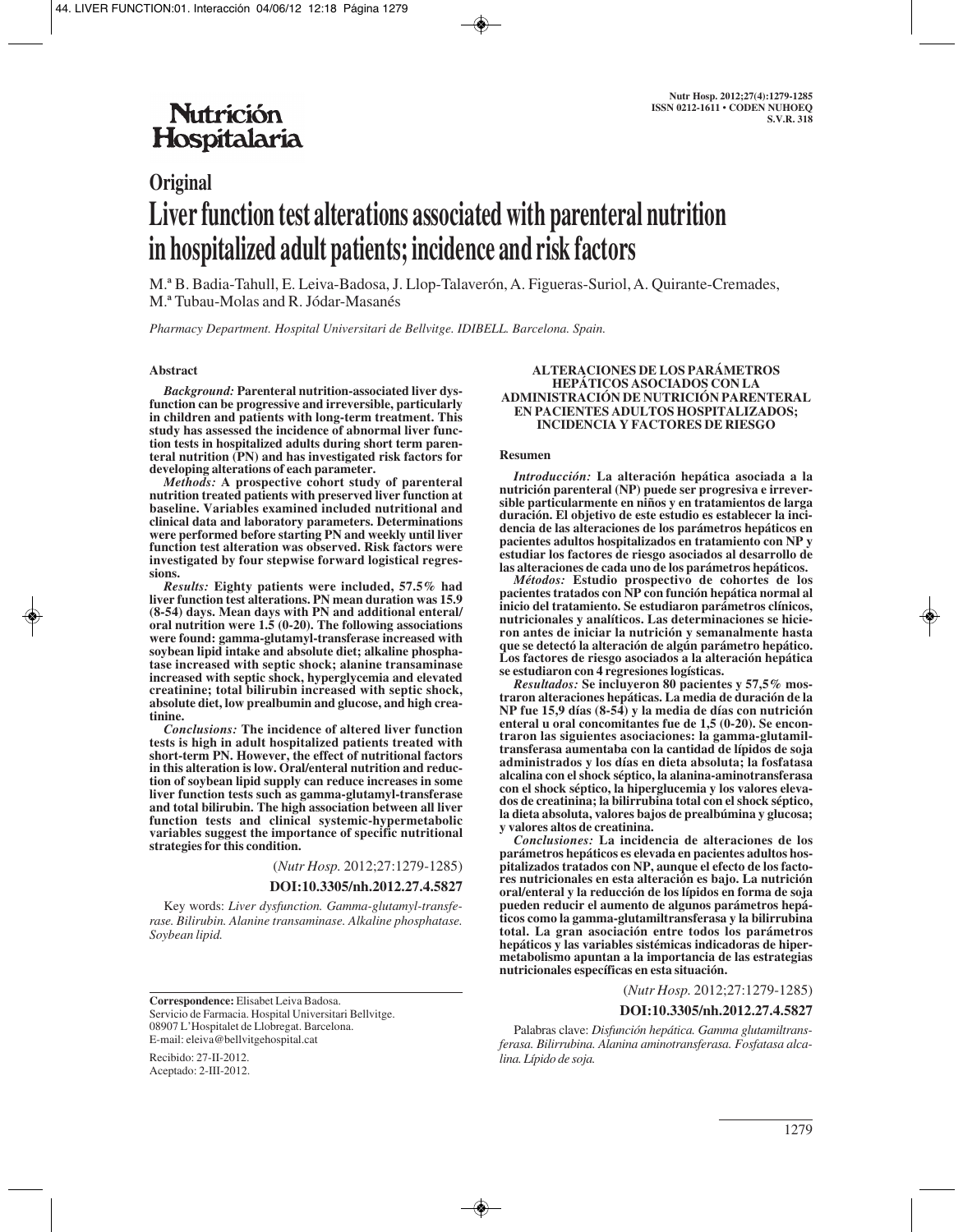## **Abbreviations**

LD: Liver disease. LFT: Liver function test. PNALD: Parenteral nutrition-associated liver disease. PN: Parenteral nutrition. GGT: Gamma-glutamyl-transferase. AP: Alkaline phosphatase. ALT: Alanine aminotransferase. TB: Total bilirubin.

## **Introduction**

Parenteral nutrition-associated liver disease (PNALD) which is usually a mild, transient complication, can become progressive, irreversible and fatal in patients receiving long-term parenteral nutrition (PN), in neonates and children.1,2,3 During PN the main manifestation of PNALD starts with the alteration of a part or the entire liver function test (LFT) obtained from the blood analysis. The etiopathogenesis of this process is unknown, but several factors have been invoked as possible causes.<sup>4,5</sup> These include nutritional factors, such as an excessive supply of glucose or lipids in the PN formula, lack of balance in the amount of nitrogen and carbohydrates provided, the type of lipids administered,<sup>6</sup> the amount of phytosterols in the PN7 and the production of amino acid metabolites due to photo-oxidation.8,9 In addition, sepsis and the lack of enteral intake have also been cited, as well as factors associated with LFT alterations. Both sepsis and the lack of enteral feeding have been associated with an increase in fatty acid release from triglycerides and an increase in triglyceride uptake and synthesis by the liver.4

Many reviews have focused on the populations at highest risk of developing PNALD.<sup>10,11,12</sup> In the case of children, and particularly, premature neonates, it is believed that a reduced bile acid pool size and immature enterohepatic circulation, together with other factors, contribute to the high incidence of PNALD in this vulnerable group.<sup>2</sup> In long-term PN-dependent patients, the abnormalities have been described as steatosis and steatohepatitis, fibrosis, cholestasis, and cirrhosis.<sup>5</sup> Some of the additional factors implicated in PNALD in these patients are the length of the remnant bowel, altered bile absorption, altered release of gut hormones, bacterial translocation, tumor necrosis factor associated with sepsis, and bacterial overgrowth.13,14,15

Nevertheless, in adults under short-term PN treatment, PNALD has received little attention, being considered a reversible complication that resolves when nutritional therapy is withdrawn. In this study, we have evaluated LFT alterations as the first markers of possible PNALD.

## **Objective**

The aims of this study were to assess the incidence of abnormal LFT in hospitalized adult patients, including

critically ill patients, during PN treatment and to establish the risk factors for the alteration of each LFT parameter by a multivariate approach.

## **Methods**

#### *Design*

This is a prospective cohort study of incidence of liver test alterations in patients admitted in a tertiary hospital from October 2006 to June 2007. Patients were included in the study when they were expected to need PN for at least five days. The definition of LFT alterations was established before starting the study.

In the patients' follow up, two points were established for comparison purposes in the analysis: *baseline time point* was the time just before PN was started and *final time point* was defined as the time of maximal LFT alteration or the time of PN withdrawal, in case of no LFT alteration.

## *Patients*

The inclusion criteria were patients aged 18 years or more, with preserved liver function at baseline and expected to receive PN treatment for at least five days. Patients with prior hepatic disease or hepatic involvement established as altered LFT over the normal range were excluded.

Age, sex, weight, past medical history (diabetes mellitus, hypertension, and dyslipidemia), primary diagnosis, surgery interventions and the indication for PN were recorded at the beginning of the study. Length of hospital stay and mortality were collected during the study.

## *Nutrition*

Following the hospital protocol, PN was administered through a central venous catheter using "all in one" ternary mixtures and a continuous pump infusion. The PN bag was replaced every 24 hours. The calculated nutritional requirements were 25 kcal/kg/day with an intake of 1 to 1.5 g protein/kg and a ratio of carbohydrates/fat kcal range from 70:30 to 60:40.

In this study, the supply of nitrogen, lipid and glucose were expressed as the accumulative supply. Aminoacids supply was administered as Aminomix® and Vamin®. Lipids were administered as Structolipid® based on purified structured triglyceride as an interesterified mixture of equimolar amounts of long chain triglycerides (LCT) (64%) and medium chain triglycerides (MCT) (36%), Clinoleic® based on a mixture of purified olive oil (approximately 80%) and soybean oil (approximately 20%) and SMOF® based on soybean oil (30%), medium chain triglycerides (30%), olive oil (25%) and fish oil (15%), depending on patients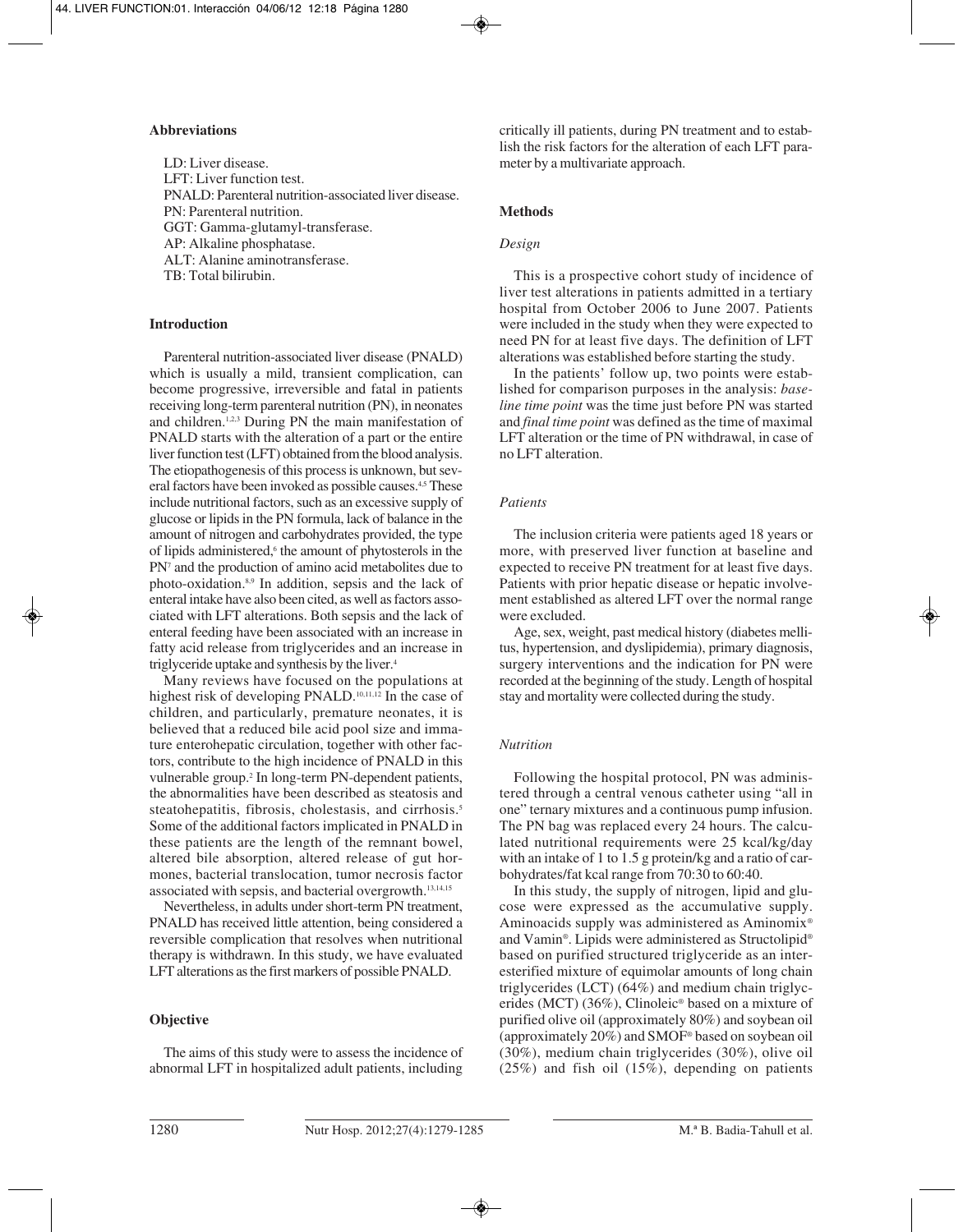requirements. While Structolipid® and Clinoleic® were administered in stable patients; SMOF® was administered in patients with systemic inflammatory response syndrome (SIRS) or inflammatory processes. Lipid administration was disaggregated as soybean oil, medium-chain triglycerides, olive oil and fish oil.

## *Analytical data*

Blood serum laboratory analyses were carried out just before starting PN and weekly once the PN was started. We recorded gamma-glutamyl-transferase (GGT), alkaline phosphatase (AP) alanine aminotransferase (ALT), and total bilirubin (TB) as LFT. In addition glucose, creatinine, tryglicerides, urea, albumin, prealbumin, C-reactive protein, leukocytes, platelets and hematocrit were also recorded.

## *Risk factors*

Four multivariate models were developed with the following LFT as dependent variables: GGT, AP, ALT and TB. To identify risk factors related with the PN treatment, we included as independent variables in each model: days of PN, lipid supply, type of lipids, protein supply assessed as nitrogen, glucose supply, number of days with PN as the only nutritional support, and number of days with concomitant enteral/oral nutrition.

In addition, in order to adjust their effect, some confounding clinical variables that are known to be associated with liver parameter pattern modifications were also included in each model as independent co-variables. These variables were: sepsis and septic shock; creatinine and urea (renal impairment); albumin, prealbumin and C-reactive protein (inflammation); blood glucose level and blood triglycerides level.

Based on the ACCP/SCCM consensus conference,<sup>16</sup> sepsis was established when the patient presented SIRS due to infection. SIRS was confirmed by at least two of the following criteria: (a) fever  $\geq 38^{\circ}$  C or fever  $\leq 36^{\circ}$  C, (b) tachycardia with heart rate  $\geq 90$  beats/min, (c) tachypnea with paCO<sub>2</sub>  $\leq$  32 mmHg or mechanical ventilation; (d) leukocytes  $> 12 \times 10^{\circ}$ . If the patient additionally met the criteria for associated persistent hypotension despite adequate fluid resuscitation or the necessity of vasopressor administration to maintain a mean arterial blood pressure of 70 mmHg, this was classified as septic shock.

#### *Liver function test's definitions*

The criteria used in this study to define the patterns of LFT alteration were established as GGT > 1 µkat /L (60 UI/L), AP > 1.5 µkat/L (269 UI/L), ALT > 0.83  $\mu$ kat/L (49 UI/L), and TB > 25 mol/L (1.4 mg/dL).<sup>17</sup>

Cholestasis pattern was associated with elevated TB coexisting with AP or GGT elevations; cytolysis was defined as elevated ALT coexisting with AP or GGT elevations; and elevations of GGT and PA were considered as a mixed pattern.

Liver biopsies or image diagnosis were not carried out in this study.

#### *Statistical analysis*

Statistical analyses were performed with SPSS, v.13 (SPSS Inc, Chicago, Illinois, USA). Statistical significance was set at the confidence interval. A student's *t* test was used to compare the mean LFT at baseline time point and at final time point. The multivariate model was a "stepwise forward" logistical regression. Each independent variable was included in the model for  $p < 0.1$ .

#### **Results**

#### *Patients' description*

Eighty patients were included in the study. Twentytwo were women and fifty-eight were men. The mean age of the sample was 60.1 years (range 17-91) and the mean weight 66.8 kg (range 40-99.5). The past medical history included 19 diabetes mellitus type 1 or 2, 14 dyslipidemia, and 31 hypertension. The most common primary diagnosis in the series was gastrointestinal neoplasm (50%) and the most frequent indication for PN was postoperative ileus (35%) (table I).

Mean duration of hospital stay was 38.9 days (range, 8-154). Among the total, 91.3% of patients underwent surgery during hospitalization, and almost one quarter of them (23.3%) required a second operation. Five patients had septic shock and nine died.

#### *Liver function tests parameters*

Among the total, 46 patients (57.5%) developed abnormal LFT: 15% presented jaundice associated

| Table I<br>Primary diagnosis and indications for PN |             |  |  |  |
|-----------------------------------------------------|-------------|--|--|--|
| Primary diagnosis                                   | $n(\%)$     |  |  |  |
| Gastrointestinal neoplasms                          | $40(50\%)$  |  |  |  |
| Gastrointestinal disease other than neoplasm        | 29 (36.25%) |  |  |  |
| Neoplasms other than gastrointestinal               | $5(6.25\%)$ |  |  |  |
| Others                                              | 6(7.5%)     |  |  |  |
| <b>Indications for PN</b>                           | $n(\%)$     |  |  |  |
| Postoperative ileus                                 | 28 (35.0%)  |  |  |  |
| Gastrointestinal occlusion                          | 17(21.3%)   |  |  |  |
| Intestinal fistula                                  | $9(11.3\%)$ |  |  |  |
| Others                                              | 26(32.5%)   |  |  |  |

PN: Parenteral nutrition.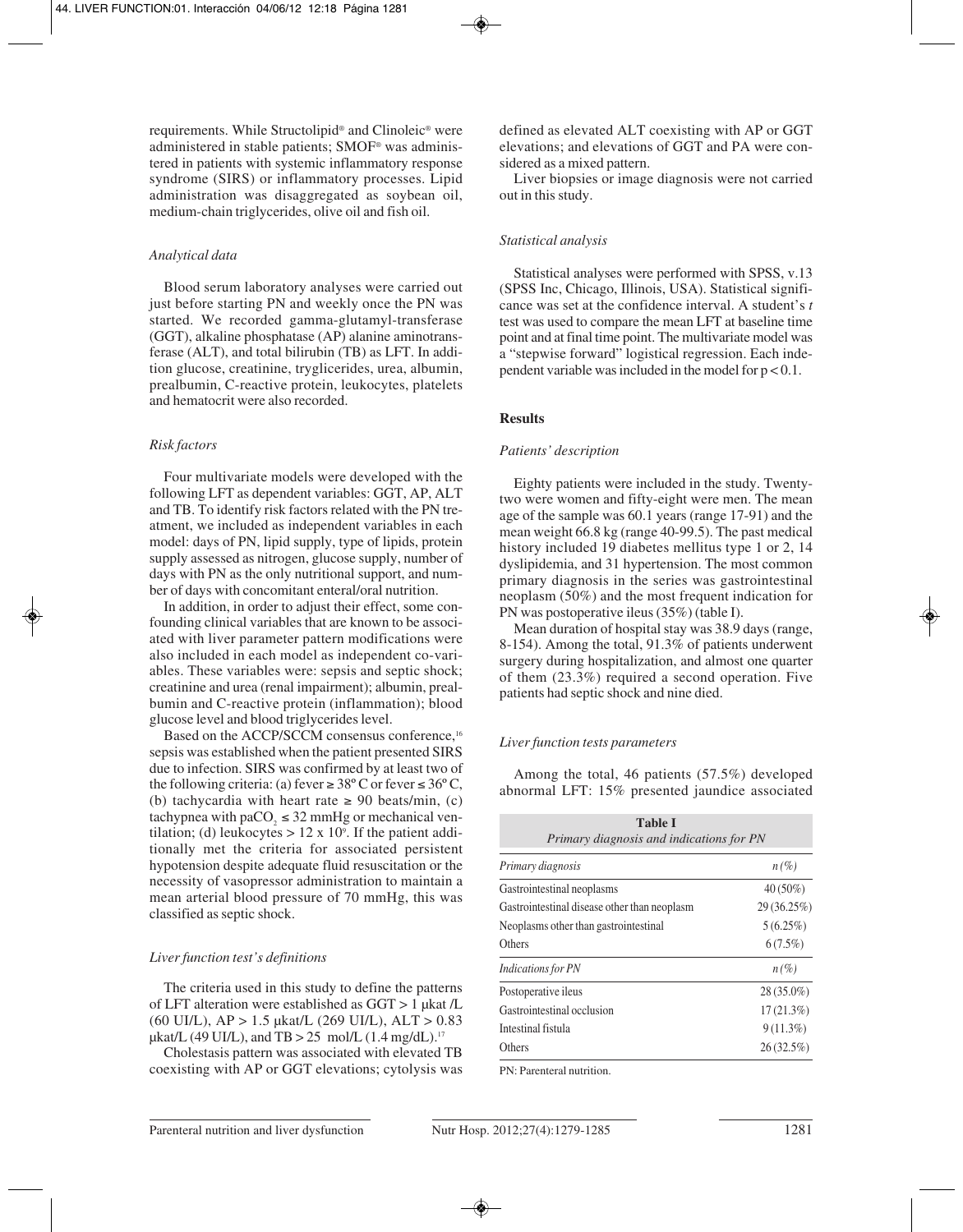| <b>Table II</b><br><i>Cumulative supply</i> |                    |  |  |  |
|---------------------------------------------|--------------------|--|--|--|
| Cumulative supply $(g/kg)$                  | Mean (range)       |  |  |  |
| Glucose                                     | $44.5(11.3-116.6)$ |  |  |  |
| Nitrogen                                    | $2.9(0.49-8.7)$    |  |  |  |
| Lipid                                       | $11.6(2.9-32.6)$   |  |  |  |
| Soybean oil                                 | $5.6(0.6-20)$      |  |  |  |
| Medium-chain triglycerides                  | $3.0(0-11.3)$      |  |  |  |
| Olive oil                                   | $2.5(0-11.3)$      |  |  |  |
| Fish oil (Omega-3 fatty acids)              | $0.5(0-5)$         |  |  |  |

with a colesthatic pattern; 27.5% presented cytolysis and 15% suffered GGT or AP alterations.

A comparison of baseline LFT between the group that later presented LFT alteration and those that did not, showed no significant differences: AP 1.30 µkat/L *vs* 1.16 µkat/L; GGT 0.89 µkat/L *vs* 0.64 µkat/L; ALT 0.54 µkat/L *vs* 0.31 µkat/L and TB 9.95 mmol/L *vs* 10.34 mmol/L.

A comparison of the mean LFT results using student's *t* test showed that the AP, GGT and TB were significantly higher at the final time point than at baseline time point (*P* < 0.05): AP 3.2 µkat/L *vs* 1.23 µkat/L, GGT 4.16 µkat/L *vs* 0.85 µkat/L and TB 18.43 µmol/L *vs* 10.21 µmol/L. In ALT, the differences were not significant but showed a tendency: 2.26 µkat/L *vs* 0.44  $\mu$ kat/L (p = 0.057).

#### *Characteristics of nutrition support*

The mean daily parenteral energy supply per patient presented as a percentage of total calories was 48.2% for glucose, 20% for nitrogen and 31.8% for lipids. The mean daily parenteral energy supply per patient was 23 kcal/kg (range, 15.7-33.7) distributed as 0.74 (range, 0.4-1.1) g/kg of lipids, 2.8 (range, 2.3-3.8) g/kg of glucose and 0.18 (range, 0.1-0.3) g/kg of nitrogen. Mean cumulative nutrient supply per patient at final time point of the study and mean cumulative supply according to the type of lipid are shown in table II.

At the final time point of the study, patients received PN for a mean of 15.9 (range, 8-54) days, PN and enteral nutrition or oral diet coexisted for 1.5 days (range, 0-20). PN as the only nutritional support was maintained for 14.4 (range, 8-34) days.

## *Multivariate analysis*

The results of the multiple linear regression models developed for each of the LFT are shown in table III. A high determination factor (from 0.399 to 0.785) was obtained in the four models indicating that the alteration of each of the LFT parameters was highly explained by the variables included in each model.

The mentioned co-variables that could be related with LFT alterations (sepsis, renal function, inflammation, glycaemia and trigliceridemia) were included in

| <b>Table III</b><br>Linear regression models for the dependent variables |                                |                                 |                                  |                                |  |
|--------------------------------------------------------------------------|--------------------------------|---------------------------------|----------------------------------|--------------------------------|--|
| Predictive variables showing<br>significance or a trend                  | Models                         |                                 |                                  |                                |  |
|                                                                          | $GGT^{\prime}$<br>$B(95\% CI)$ | AP <sup>2</sup><br>$B(95\% CI)$ | ALT <sup>3</sup><br>$B(95\% CI)$ | $TB^4$<br>$B(95\% CI)$         |  |
| Days on additional enteral or oral nutrition                             | $-0.251$<br>$(-0.478; -0.025)$ |                                 |                                  | $-1.302$<br>$(-2.569; -0.034)$ |  |
| Cumulative lipid supply with soy (g/kg)                                  | 0.401<br>$(0.007 - 0.868)$     |                                 |                                  |                                |  |
| Patient has septic shock                                                 |                                | 3.688<br>$(1.266 - 6.149)$      | 17.279<br>$(9.095 - 25.462)$     | 34.034<br>$(13.910-54.157)$    |  |
| Plasma glucose (mmol/L)                                                  |                                |                                 | 0.849<br>$(0.304 - 1.395)$       | $-1.423$<br>$(-2.764; -0.082)$ |  |
| Plasma creatinine (mg/L)                                                 |                                |                                 | 0.025<br>$(0.001 - 0.052)$       | 0.269<br>$(0.205 - 0.333)$     |  |
| Plasma triglycerides (mmol/L)                                            |                                |                                 |                                  |                                |  |
| Prealbumin (mg/dL)                                                       |                                |                                 |                                  | $-0.093$<br>$(-0.186; -0.001)$ |  |
| Constant                                                                 | 0.005                          | $-0.239$                        | $-8.927$                         | 11.355                         |  |

GGT: Gamma-glutamyl-transferase; AP: Alkaline phosphatase; ALT: Alanine transaminase; TB: Total bilirrubin.<br><sup>1</sup> r<sup>2</sup> = 0.399; F = 2.780; P = 0.007

 $1 \cdot r^2 = 0.403$ ; F = 4.847; P = 0.000<br> $1 \cdot r^2 = 0.506$ ; F = 4.821; P = 0.000<br> $1 \cdot r^2 = 0.785$ ; F = 17.124; P = 0.000

No association with mean daily lipid supply, cumulative lipid supply, mean daily nitrogen supply, cumulative nitrogen supply, mean daily glucose supply, cumulative glucose supply, or plasma urea, albumin, CRP, leukocytes, platelets, or hematocrit.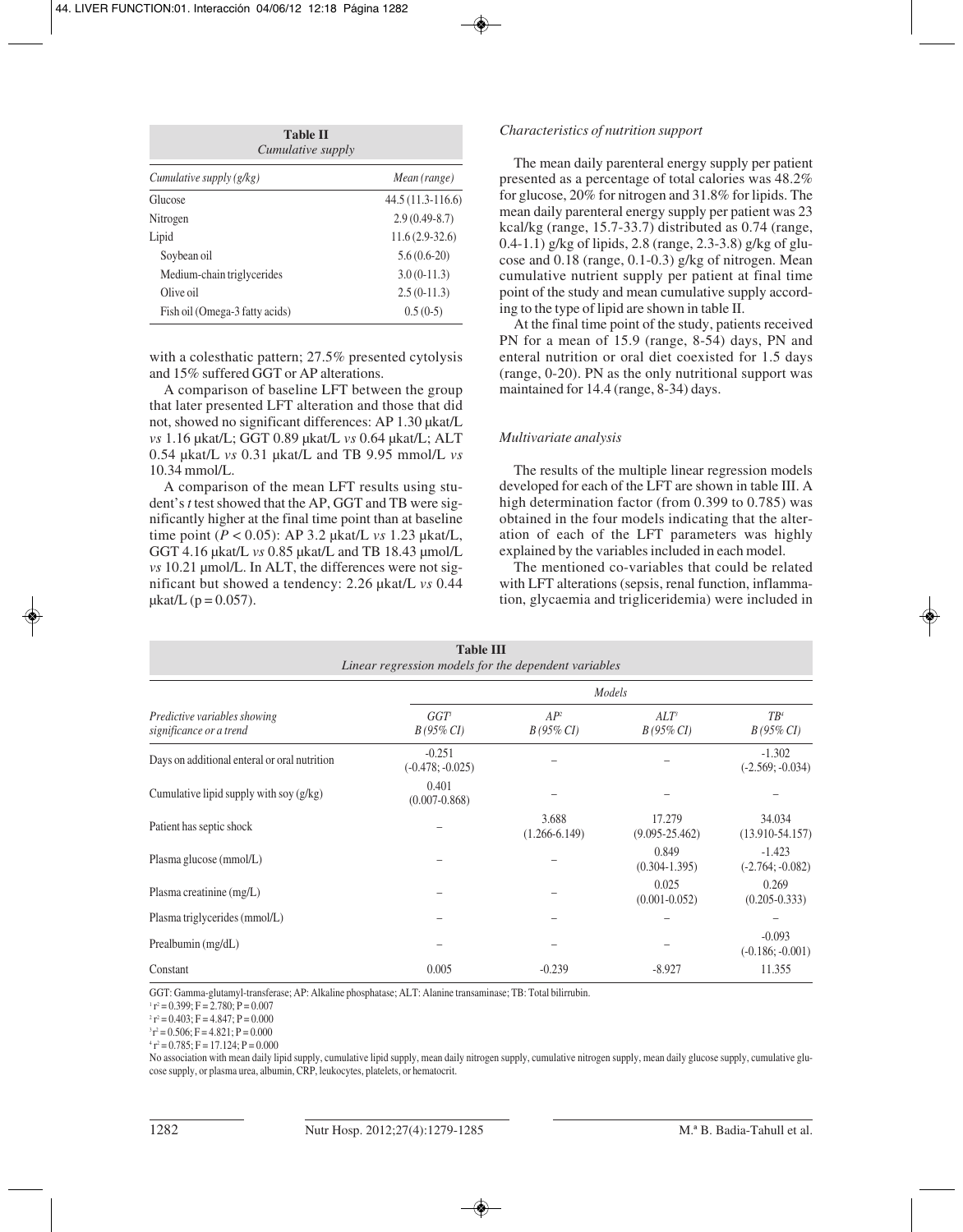each model in order to obtain more adjusted results of the weight that nutritional parameters could have in the LFT alterations. Regarding this, we found that GGT and TB were influenced by some of the variables related with the PN. GGT values increased with increasing cumulative soy lipid supply and less days of concomitant enteral or oral nutrition. TB increases were associated with less days on concomitant enteral or oral nutrition; low plasma glucose values; high plasmas levels of creatinine and septic shock. Each cumulative g/kg of soybean lipid during the treatment increases GGT values in 0.4 µkat/L (95% CI: 0.007- 0.868) and each day with oral or enteral nutrition concomitant with the PN decreases GGT values in 0.25 µkat/L (95% CI: 0.025-0.478) and decreases TB values in 1.3 mmol/L (95% CI: 0.034-2.569).

Finally, AP and ALT values were not influenced by any of the studied factors related to the nutrition but were for some of the co-variables included. AP and ALT were elevated in patients with septic shock and ALT increased with high plasma glucose and creatinine values.

## **Discussion**

Our study shows that the incidence of LFT alteration related to PN could be situated in the middle range (57%) of published data since results vary considerably between studies. PNALD is a widely described complication with a highly variable reported incidence that goes from 25% to 100%.18,19 More specifically, in patients receiving home PN, the incidence of steatosis has been estimated at  $0\%$  to  $40\%$ ,<sup>20</sup> while in seriously ill patients receiving PN it has been estimated at 30%.<sup>17</sup> Nevertheless, our incidence of cholestatic jaundice (15%) was higher than the 4% or 10% indicated in prior publications.17,18 All these differences may be explained by the fact that several hepatic function markers can be used to establish PNALD, and the criteria to set thresholds as well as the decision values used to combine the alterations in these parameters differ among the related studies.

PN-related hepatobiliary complications generally manifest as steatosis, cholestasis or cholelitiasis. In exceptional cases, non-alcoholic steatohepatitis, fibrosis and cirrhosis can occur.1,4 The most common manifestation of PNALD is transaminase elevation between 1 and 3 weeks after starting PN, whereas significant bilirrubina increases in this period are infrequent in adult patients.21 Focusing in the values of the isolated LFT measures, we found that in our study significant elevations of three of them (GGT, AP and bilirrubina) were observed after a mean of 15.9 days. However, the increases observed in AP and TB did not exceed 3-fold normal values, in accordance with reported results.<sup>22,23</sup>

The second aim of the study was to identify risk factors related to the incidence of each LFT alteration and the use of PN, taking into account specific clinical issues of the patient situation which can act as confusion factors, mainly sepsis and inflammation. It is well established that sepsis and inflammation can increase the production of cytokines, which are potent inhibitors of bile secretion with the consequent development of cholestasis.<sup>24</sup> The four LFT multivariate models obtained are quite strong according to the values of each determination factor (table III). This factor was 0.785 in the case of TB, meaning that the alteration of TB in our study is highly related with clinical and analytical data associated with SIRS and/or catabolic states. When controlling these confusing variables in the four models, mainly two factors related with the nutrition treatment have significant influence in the LFT values: concomitant use of enteral or oral nutrition and soy lipid supply.

Following other studies,<sup>6,8,9</sup> we found that concomitant administration of enteral or oral nutrition had significant importance for preventing PNALD, as evidenced by an association with a decreases in both GGT and bilirrubina. Several changes are produced by the lack of biliary stimulation by intraluminal nutrients leading to the development of PNALD due to a reduction in cholecystokinin secretion as well as an intestinal excessive bacterial growth, intestinal atrophy and permeability. In 1979, Fedorowski et al.<sup>25</sup> demonstrated the capacity of bacteria to transform chenodeoxycholic acid into lithocholic acid, a more hydrophobic and hepatotoxic biliary acid. The combination of all these factors predisposes to bacterial translocation<sup>26</sup> and endotoxemia that induces cytokine production.

Lipid emulsions administered at a dose more than 1 g/kg/day has been associated with the development of PNALD, while dosing lipids at 1 g/kg/day or less has been proposed as a preventing factor of developing PNALD<sup>10,27</sup>. According to these results, possibly because in our sample patients were treated with a mean of 0.74 g/kg/day, we did not find a relation between this parameter and alterations in any LFT. Nevertheless, when we studied the type of lipids used in PN we found that every g/kg of soy lipid provided increased between 0.007 and 0.868 the value of GGT. While the importance of higher PN lipid doses in PNALD has already been emphasized, the quality of the lipid emulsions is also a relevant factor that is increasingly under consideration. Boncompain et al.<sup>28</sup> and Sluijter et al.29 hypothesized that there is a link between the composition of the emulsions and clinical factors, but no qualitative analyses were performed. Both *in vitro* and animal studies have described the liver toxicity potential of soybean oil-based lipid emulsions.<sup>30,31</sup> Findings suggest that large amounts of omega-6 fatty acids contribute to increased proinflammatory products and the presence of hepatotoxic phytosterols in soybean oil-based emulsions lead to PNALD. In a study in 29 children, Clayton et al.<sup>32</sup> reported a link between the phytosterols in commercial lipid emulsions used in standard PN and PNALD (cholestasis). Further research based on experimental and human models suggests that PN-administered phy-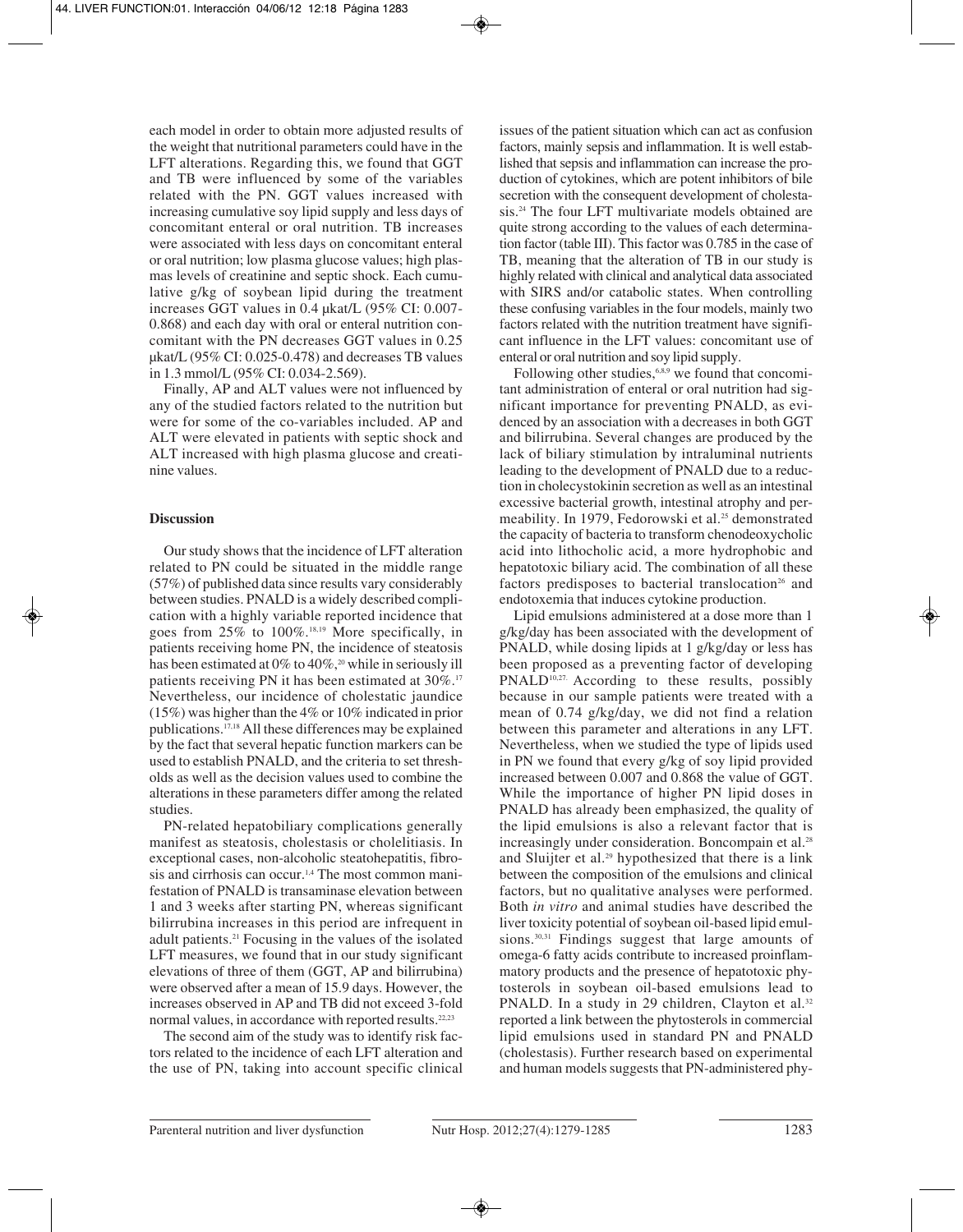tosterols may indeed trigger PNALD by affecting bile acid synthesis and flow.33,34,35,36. However, an accurate model of the actual mechanism is still lacking and the role of phytosterol intake remains to be elucidated. Furthermore, in reference to the type of lipids used, recent studies have indicated that omega-3 fatty acids may be beneficial in cases of hepatic cholestasis in newborns.37,38 Moreover, alternative lipid emulsions, other than soybean oil-based lipid emulsions, such as fish oil could be used since several studies suggest an improvement in inflammation and clinical response. The immunomodulation effect of fish oil, rich in omega-3 fatty acids, can be explained by three mechanisms: an increased antioxidative protection, a reduction of inflammatory mediators and no phytosterols, since they are in vegetal oil.<sup>39</sup>

Other main cause of PNALD described in the studies is overfeeding. Excess of macronutrients has been classically associated with PNALD.<sup>3,10,15</sup> In our patients none of the parameters related with the total amount of nutrient supply was related with LFT alterations. Comparing with the results reported in other publications we found that our supplies are in the lower range as a mean of 23 kcal/kg per day. Furthermore, analyzing the carbohydrate/fat kcal ratio in our patients, we found a result of 60:40 which is reported as being safe and as preventing abnormalities in liver tests in other studies.17,40 The fact that in our series the PN supply of nutrients, glucose and lipids was low, in keeping with our hospital protocol, would partially explain the low impact of these factors on LFT alteration.

Therefore, according to our models, in our series of patients, LFT alterations are more influenced by the patient clinical situation than the PN itself, except in the case of GGT. Given that PNALD is a multifactorial process, we investigated several factors that can modulate each of the liver function markers studied. There are several clinical situations in which a hypermetabolic status is associated with the development of liver disease (LD). Among them, sepsis has been widely cited, although the mechanism by which it induces LD is unknown. It has been suggested that hepatic endotoxemia can saturate the ability to detoxify the Kupffer cells, leading to an accumulation of toxins in the liver that cause hepatic injury.41 In our sample, an association was found between septic shock and elevated plasma levels of AP, ALT and TB. These findings support a relationship between sepsis and LFT alteration, with ALT being an indicator of hepatic injury. In addition to septic shock, other indicators of hypermetabolic status, such as hypoprealbuminemia, hyperglycemia or hypoglycemia and elevated creatinine were also related to high levels of AP, ALT and TB in the present study. Grau et al.17 analyzed factors associated with LD in a sample of 725 adult intensive care patients treated with PN or enteral nutrition and concluded that patients who developed LD had higher multiple organ dysfunction score, were septic and preferably received PN as nutritional support over enteral nutrition. In our study, septic shock

is the most potent factor associated with increases in AP, ALT and TB; and renal impairment expressed as high levels of creatinin also increases TB levels.

#### **Conclusion**

Our results show a considerable incidence of LFT alterations occurring in our hospitalized adults under PN treatment. These alterations are more related with the patient clinical situation than with the nutrient supply. However, we have to take into account that we use a low amount of nutrients in the PN composition, following our protocol of not overfeeding.

There are two main factors related with nutrition that have a significant influence in the alteration of some LFT: enteral or oral ingestion concomitantly with PN in preventing GGT and TB increases; and the supply of soybean lipid in worsening GGT values.

#### **References**

- 1. Alcard JP. Other disease associations with non-alcoholic fatty liver disease. *Best Pract Res Clin Gastroenterol* 2002; 16: 783- 95.
- 2. Buchman AL, Iyer K, Fryer J. Parenteral nutrition-associated liver disease and the role for isolated intestine and intestine/ liver transplantation. *Hepatology* 2006; 43: 9-19.
- 3. Kumpf VJ. Parenteral nutrition-associated liver disease in adult and pediatric patients. *Nutr Clin Pract* 2006; 21: 279-90.
- 4. Guglielmi FW, Boggio-Bertinet D, Federico A et al. Total parenteral nutrition-related gastroenterological complications. *Dig Liver Dis* 2006; 38: 623-42.
- 5. Moreno Villares JM. Complicaciones hepáticas asociadas al uso de nutrición parenteral. *Nutr Hosp* 2008; 23 (Suppl. 2): 25-33.
- 6. Fallon EM, Le HD, Puder M. Prevention of parenteral nutrition-associated liver disease: role of omega-3 fish oil. *Curr Opin Organ Transplant* 2010; 15: 334-40.
- 7. Llop JM, Virgili N, Moreno-Villares JM et al. Phytosterolemia in parenteral nutrition patients: implications for liver disease development. *Nutrition* 2008; 24: 1145-52.
- 8. Raman M, Allard JP. Parenteral nutrition related hepato-biliary disease in adults. *Appl Physiol Nutr Metab* 2007; 32: 646-54.
- Sandhu IS, Jarvis C, Everson GT. Total parenteral nutrition and cholestasis. *Clin Liver Dis* 1999; 3: 489-508.
- 10. Cavicchi M, Beau P, Crenn P et al. Prevalence of liver disease and contributing factors in patients receiving home parenteral nutrition for permanent intestinal failure. *Ann Inter Med* 2000; 132: 525-32.
- 11. Buchman A. Total parenteral nutrition-associated liver disease. *JPEN* 2002; 26: S43-S48.
- 12. Carter BA. Mechanisms of disease: update on the molecular etiology and fundamentals of parenteral nutrition associated cholestasis. *Nat Clin Parct Gastroenterol Hepatol* 2007; 4: 277-87.
- 13. Waseman R, Gilroy R. Nutrition Management of Small Bowel Transplant Patients. *NCP* 2005; 20: 509-516.
- 14. Salvino R, Ghanta R, Seidner DL et al. Liver failure is uncommon in adults receiving long-term parenteral nutrition. *J Parenter Enteral Nutr* 2006; 30: 202-8.
- 15. Luman W, Shaffer JL. Prevalence, outcome and associated factors of deranged liver function tests in patients on home parenteral nutrition. *Clin Nutr* 2002; 21: 337-43.
- 16. American College of Chest Physicians/Society of Critical Care Medicine. Consensus Conference: definitions for sepsis and organ failure and guidelines for the use of innovative therapies in sepsis. *Crit Care Med* 1192; 20: 864-874.